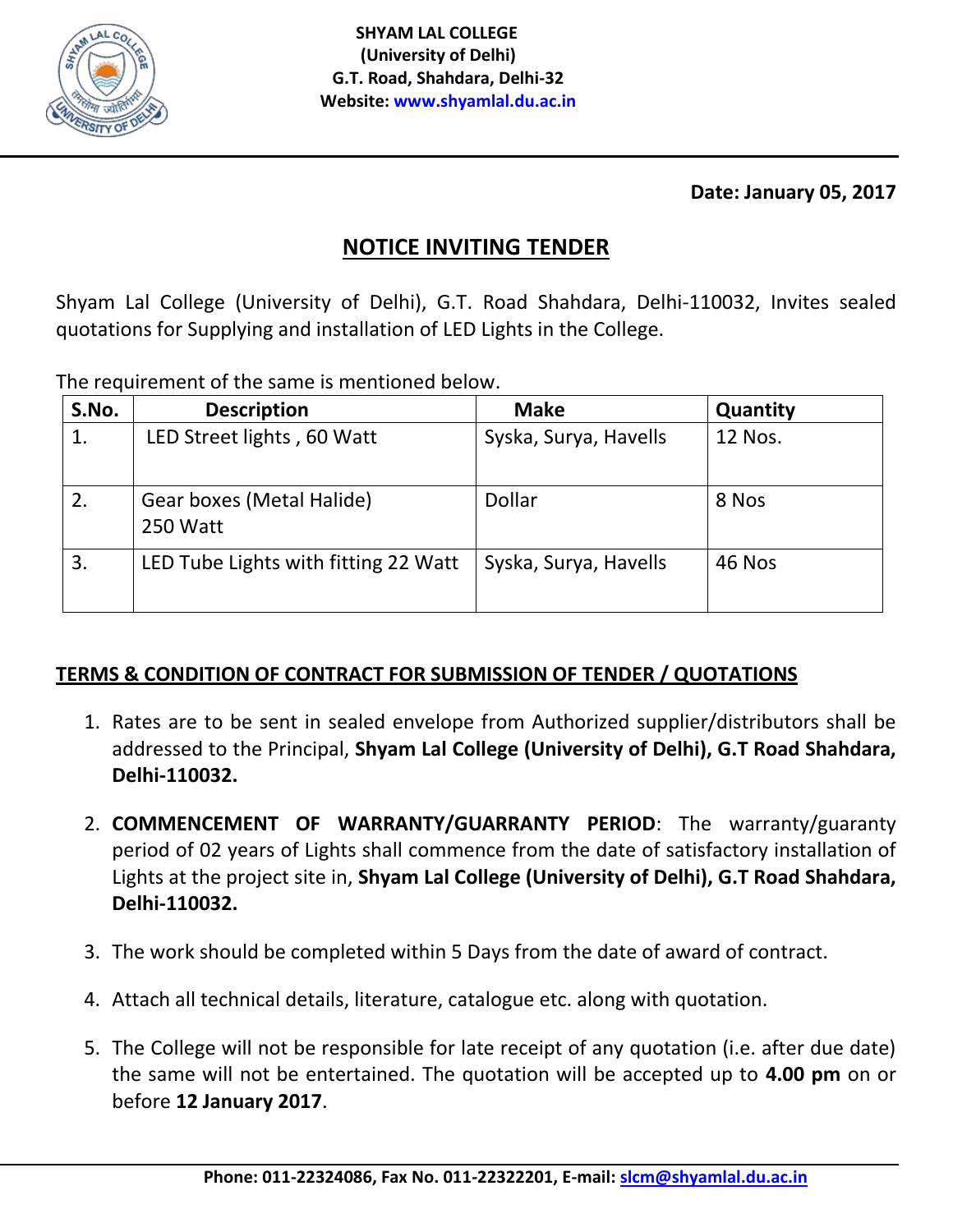

- 6. The owner/ firm should be available on telephone and also on mobile phone so as to enable this College to call them in emergency cases. Therefore, telephone as well as mobile number(s) may also be given.
- 7. No advance payment will be made.
- 8. College reserves the right to accept or reject any or all the quotation(s) in full or part without assigning any reason. The decision of the College in this regard shall be final and binding on all. It shall not be obligatory on the part of the College to accept the lowest quotation and no explanation shall be given with regard to reason for rejection of quotation of any vendor.
- 9. If any additional charges related to taxes should be mentioned separately or otherwise the total amount will be treated as all inclusive.

## **The quotation must be addressed to the Principal, Shyam Lal College and envelope must be super scribed "Sealed Quotation"**

 $S/d$  S/d

**Principal (M)** Principal (Eve.)